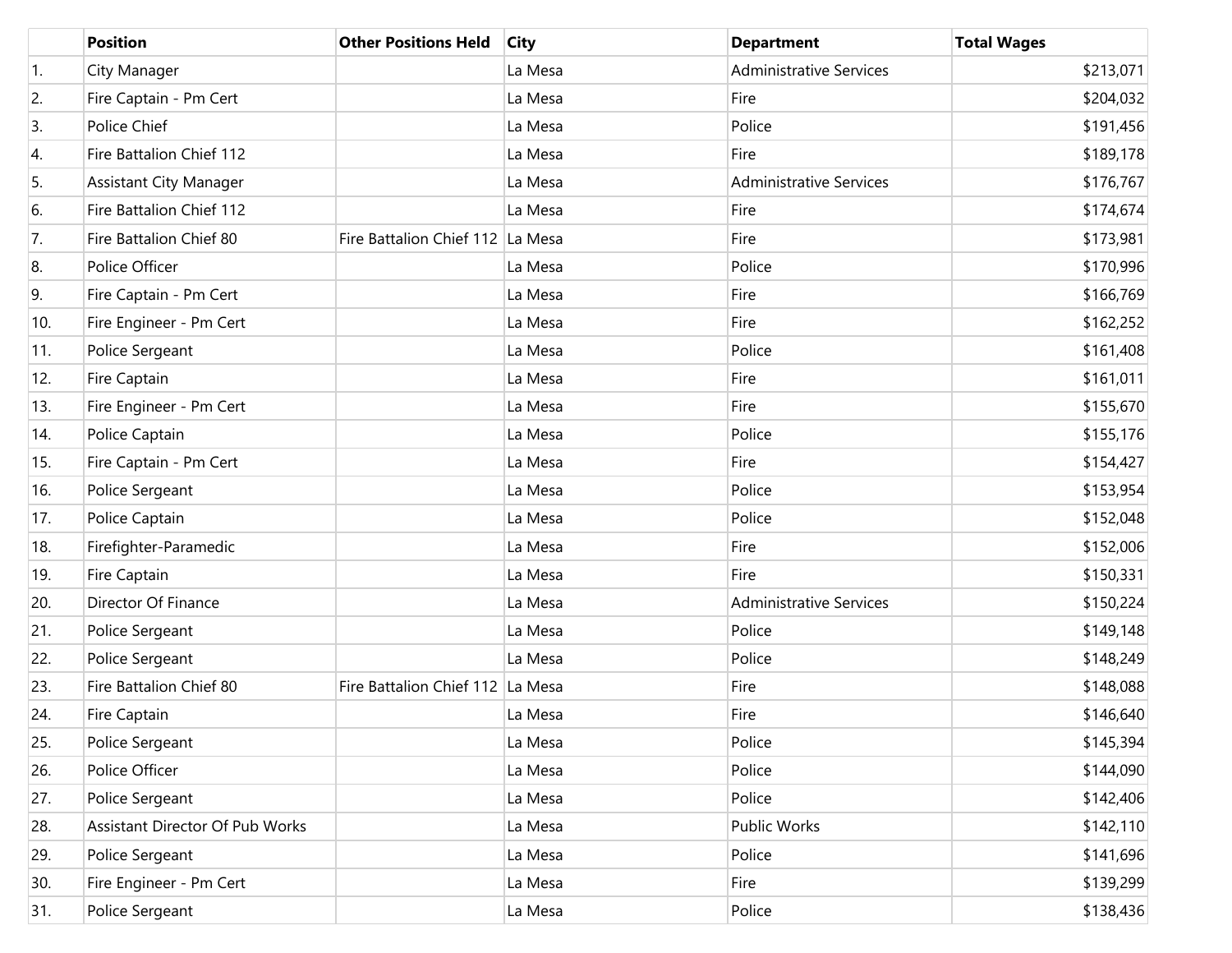| 32. | Fire Captain            | La Mesa | Fire                           | \$138,247 |
|-----|-------------------------|---------|--------------------------------|-----------|
| 33. | Dir Of Comm. Dev        | La Mesa | <b>Community Development</b>   | \$138,099 |
| 34. | Deputy Fire Chief       | La Mesa | Fire                           | \$137,821 |
| 35. | Fire Engineer - Pm Cert | La Mesa | Fire                           | \$137,176 |
| 36. | Fire Captain - Pm Cert  | La Mesa | Fire                           | \$134,540 |
| 37. | Fire Engineer-Paramedic | La Mesa | Fire                           | \$134,471 |
| 38. | Police Lieutenant       | La Mesa | Police                         | \$133,975 |
| 39. | Police Officer          | La Mesa | Police                         | \$133,771 |
| 40. | Police Officer          | La Mesa | Police                         | \$132,493 |
| 41. | Police Officer          | La Mesa | Police                         | \$132,177 |
| 42. | Fire Engineer-Paramedic | La Mesa | Fire                           | \$130,917 |
| 43. | Firefighter-Paramedic   | La Mesa | Fire                           | \$130,891 |
| 44. | Police Sergeant         | La Mesa | Police                         | \$130,147 |
| 45. | Police Lieutenant       | La Mesa | Police                         | \$130,079 |
| 46. | Fire Marshal            | La Mesa | Fire                           | \$129,871 |
| 47. | Dir Of Comm. Services   | La Mesa | <b>Community Services</b>      | \$129,366 |
| 48. | Police Sergeant         | La Mesa | Police                         | \$128,839 |
| 49. | Human Res/Risk Manager  | La Mesa | <b>Administrative Services</b> | \$127,983 |
| 50. | Police Officer          | La Mesa | Police                         | \$127,734 |
| 51. | Fire Captain - Pm Cert  | La Mesa | Fire                           | \$127,198 |
| 52. | Firefighter-Paramedic   | La Mesa | Fire                           | \$126,620 |
| 53. | Police Lieutenant       | La Mesa | Police                         | \$126,263 |
| 54. | Police Lieutenant       | La Mesa | Police                         | \$125,719 |
| 55. | Firefighter-Paramedic   | La Mesa | Fire                           | \$125,309 |
| 56. | Fire Engineer - Pm Cert | La Mesa | Fire                           | \$125,015 |
| 57. | Firefighter-Paramedic   | La Mesa | Fire                           | \$124,705 |
| 58. | Fire Engineer - Pm Cert | La Mesa | Fire                           | \$124,347 |
| 59. | Police Officer          | La Mesa | Police                         | \$123,241 |
| 60. | Firefighter-Paramedic   | La Mesa | Fire                           | \$122,187 |
| 61. | Firefighter-Paramedic   | La Mesa | Fire                           | \$122,053 |
| 62. | Police Officer          | La Mesa | Police                         | \$121,883 |
| 63. | Police Officer          | La Mesa | Police                         | \$120,502 |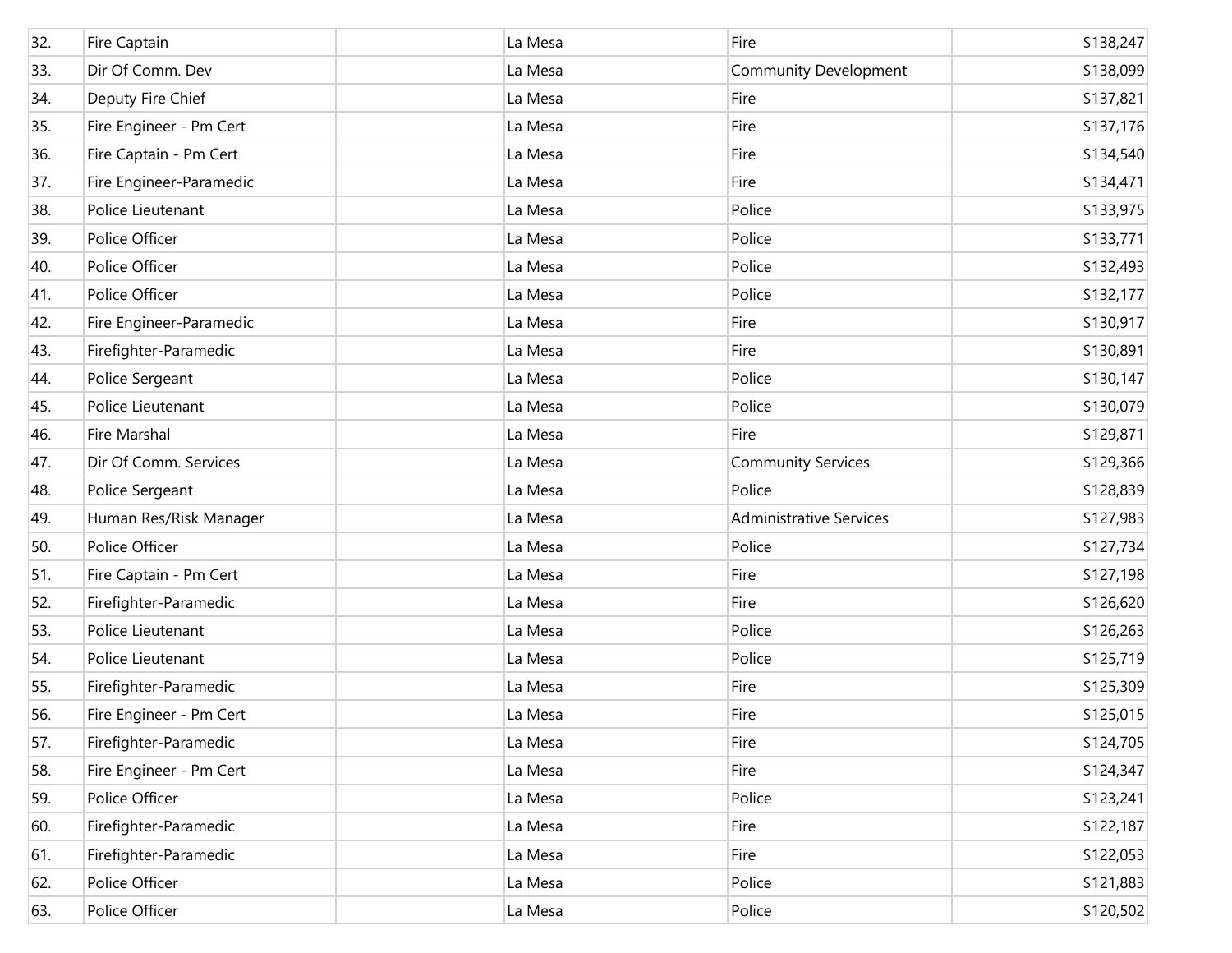| 64. | Police Officer           | La Mesa | Police                         | \$119,667 |
|-----|--------------------------|---------|--------------------------------|-----------|
| 65. | Firefighter-Paramedic    | La Mesa | Fire                           | \$119,576 |
| 66. | Fire Engineer-Paramedic  | La Mesa | Fire                           | \$119,332 |
| 67. | Police Officer           | La Mesa | Police                         | \$117,912 |
| 68. | Police Officer           | La Mesa | Police                         | \$116,601 |
| 69. | Finance Manager          | La Mesa | <b>Administrative Services</b> | \$115,742 |
| 70. | Information Sys Manager  | La Mesa | <b>Administrative Services</b> | \$115,529 |
| 71. | Police Officer           | La Mesa | Police                         | \$115,219 |
| 72. | Fire Engineer - Pm Cert  | La Mesa | Fire                           | \$113,951 |
| 73. | Fire Captain             | La Mesa | Fire                           | \$113,904 |
| 74. | Engr Project Manager     | La Mesa | Public Works - Eng             | \$113,596 |
| 75. | Firefighter-Paramedic    | La Mesa | Fire                           | \$113,310 |
| 76. | Police Officer           | La Mesa | Police                         | \$113,291 |
| 77. | Police Officer           | La Mesa | Police                         | \$113,084 |
| 78. | Police Officer           | La Mesa | Police                         | \$112,955 |
| 79. | Police Officer           | La Mesa | Police                         | \$112,694 |
| 80. | Senior Planner           | La Mesa | Community Development          | \$112,690 |
| 81. | Police Officer           | La Mesa | Police                         | \$112,339 |
| 82. | Police Officer           | La Mesa | Police                         | \$111,840 |
| 83. | Police Services Manager  | La Mesa | Police                         | \$110,327 |
| 84. | Police Officer           | La Mesa | Police                         | \$109,793 |
| 85. | Police Officer           | La Mesa | Police                         | \$108,560 |
| 86. | Police Officer           | La Mesa | Police                         | \$108,286 |
| 87. | Police Officer           | La Mesa | Police                         | \$106,417 |
| 88. | Fire Engineer - Pm Cert  | La Mesa | Fire                           | \$106,276 |
| 89. | <b>Building Official</b> | La Mesa | Community Development          | \$104,728 |
| 90. | Police Officer           | La Mesa | Police                         | \$103,806 |
| 91. | Engr Project Manager     | La Mesa | Public Works - Eng             | \$103,609 |
| 92. | Police Officer           | La Mesa | Police                         | \$103,093 |
| 93. | Police Officer           | La Mesa | Police                         | \$103,037 |
| 94. | Police Officer           | La Mesa | Police                         | \$102,770 |
| 95. | Police Officer           | La Mesa | Police                         | \$102,407 |